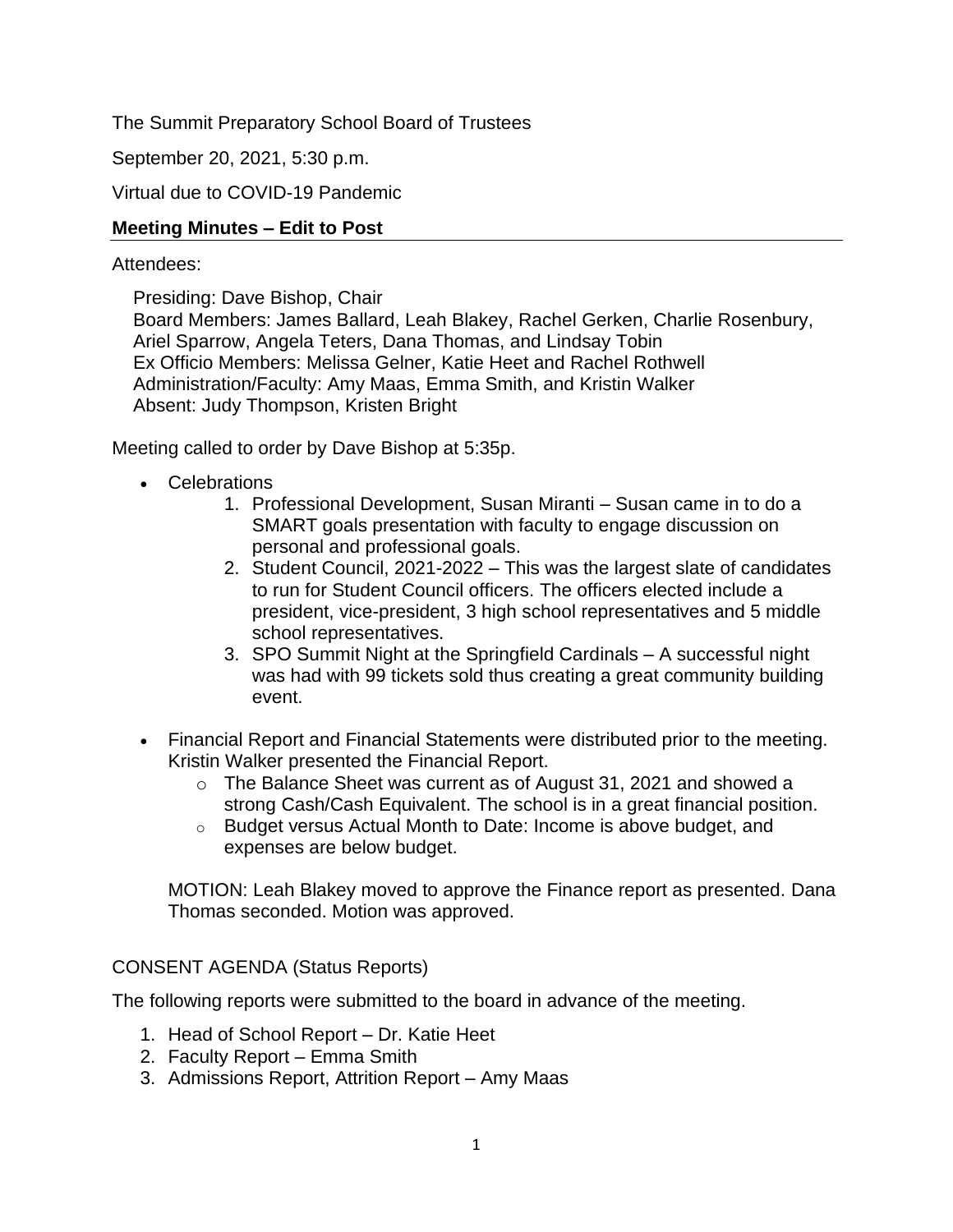- 4. Development Report Dr. Katie Heet
	- $\circ$  A donor has pledged up to \$25,000 as a match for every \$5,000 level Raven Partner we receive by Oct. 31<sup>st</sup>.
- 5. Marketing Report Amy Maas
- 6. Strategic Planning Leah Blakey
- 7. Building and Grounds Report Dana Thomas
- 8. Crisis and Risk Assessment Ariel Sparrow
- 9. SPO Rachel Rothwell

MOTION: Rachel Gerken moved to approve the Consent Agenda as presented prior to the meeting. James Ballard seconded. Motion was approved.

# OLD BUSINESS

- Development Update
	- o Great job to Katie, Kristin, Amy and Whitney for working together to keep the development projects moving forward. A new gala date has been set for March 4, 2022, at The Veridian. Raven Partners program has been updated and the development team has already secured a match offer as noted in the consent agenda notes.
- SPO Progress re Policies
	- o Dave Bishop and Kristin Walker are working on guidelines and policies for SPO.
- NAIS Credentials for Board Member login
- Growth Fund
	- o News of cutting growth fund in half for the 2021-22 school year was well received by the Summit community.
- PPP Loan Forgiveness
	- $\circ$  The application for forgiveness has been completed for the second PPP loan.

### NEW BUSINESS

- 4<sup>th</sup> Tier Financial Aid
	- o The Summit currently offers three tiers of financial aid through FACTS. The max discount is currently set at 40%. There has been a decline in students applying for and receiving financial aid. Currently, about 18-20% of the students receive financial aid. The national average for non-profit schools would be closer to 25-30% of students receiving some type of financial aid. Financial aid helps to promote socio-economic diversity within the school. 4<sup>th</sup> Tier Financial Aid was a direct request from the Admissions Office.